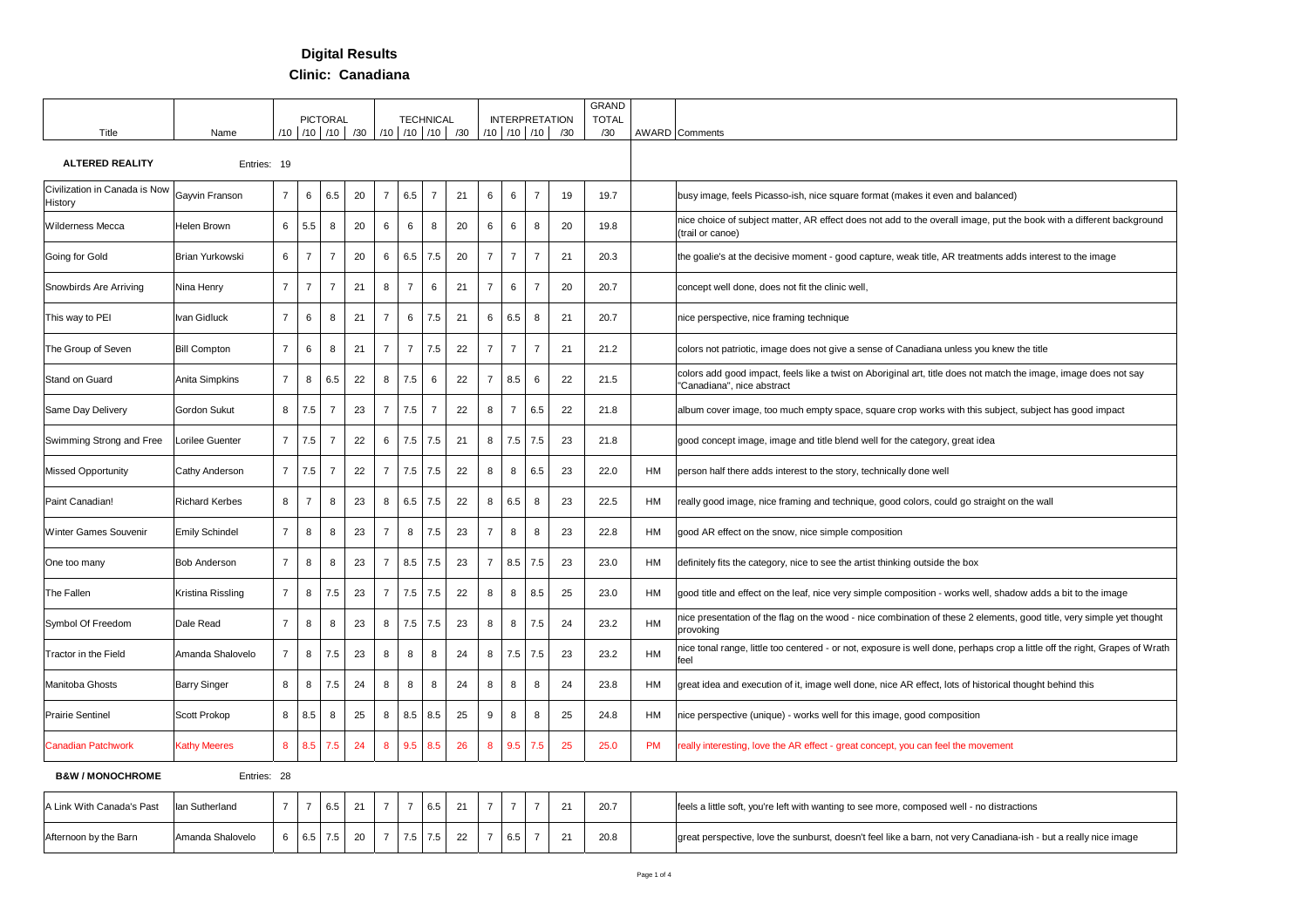| Only In Canada eh                        | Helen Brown           | 8              | 6.5            | 7.5            | 22 | 6              | 6.5            | 7.5            | 20 | 6              | 7.5            | $\overline{7}$ | 21 | 20.8 |    | great concept, needs to be a little sharper, image has impact but feels a little flat, red monochromatic works                                 |
|------------------------------------------|-----------------------|----------------|----------------|----------------|----|----------------|----------------|----------------|----|----------------|----------------|----------------|----|------|----|------------------------------------------------------------------------------------------------------------------------------------------------|
| The Peace NOT WAR Tower Gayvin Franson   |                       | $\overline{7}$ | $\overline{7}$ | $\overline{7}$ | 21 | $\overline{7}$ | $\overline{7}$ | $\overline{7}$ | 21 | 6              | $\overline{7}$ | 7.5            | 21 | 20.8 |    | Iconic Canadiana image, coloring gives it a heritage feel, subject needs to be more centered - off enough to be<br>annoying                    |
| Warm Body                                | <b>Bob Anderson</b>   | 6              | 6.5            | 8              | 21 | $\overline{7}$ | $\overline{7}$ | 7.5            | 22 | 6              | $\overline{7}$ | 7.5            | 21 | 20.8 |    | great title, nice crop, needs a little frost to make it feel colder                                                                            |
| Chucky                                   | <b>Bob Littlejohn</b> | 8              | 6              | $\overline{7}$ | 21 | 8              | 6              | $\overline{7}$ | 21 | 8              | 6.5            | 7              | 22 | 21.2 |    | jumps right out at you, nice Canadian symbol / iconic image                                                                                    |
| <b>Classic Cowichan</b>                  | Bob Holtsman          | 8              | 6              | 7.5            | 22 | $\overline{7}$ | $\overline{7}$ | $\overline{7}$ | 21 | $\overline{7}$ | $\overline{7}$ | $\overline{7}$ | 21 | 21.2 |    | great idea - classic Canadian item, should not have chopped off her hands - or not, nice tones, portrait format works<br>well, good posing job |
| <b>Close Formation</b>                   | Dale Read             | $\overline{7}$ | 6              | 7.5            | 21 | $\overline{7}$ | 6.5            | 7.5            | 21 | $\overline{7}$ | $\overline{7}$ | 8              | 22 | 21.2 |    | nice composition, nice shot, crop more to the panoramic format, good timing shot                                                               |
| Mom It Was Made In Canada Nina Henry     |                       | $\overline{7}$ | 6              | 8              | 21 | $\overline{7}$ | $\overline{7}$ | 8              | 22 | $\overline{7}$ | 6.5            | 8              | 22 | 21.5 |    | great shot all around, nice smile on the subject,                                                                                              |
| Are You Looking at Me                    | Anita Simpkins        | $\overline{7}$ | 7.5            | 7.5            | 22 | $\overline{7}$ | 7.5            | $\overline{7}$ | 22 | $\overline{7}$ | 7.5            | $\overline{7}$ | 22 | 21.7 |    | great composition, good shot of a bear, you feel close to the subject, needs a little fill light                                               |
| Paddling Together                        | Mary Lou Fletcher     | $\overline{7}$ | 7.5            | 6.5            | 21 | 8              | 7.5            | $\overline{7}$ | 23 | $\overline{7}$ | 7.5            | $\overline{7}$ | 22 | 21.7 |    | nice to see two different subjects interacting, nice tight crop - removes distractions                                                         |
| <b>Prairie Kitchen</b>                   | Angela Wasylow        | 6              | 8              | 7.5            | 22 | $\overline{7}$ | 7.5            | 7.5            | 22 | $\overline{7}$ | 7.5            | $\overline{7}$ | 22 | 21.7 |    | lots of different elements - does the suitcase fit? Interesting image                                                                          |
| Then and Now                             | Gordon Sukut          | 6              | $\overline{7}$ | 7.5            | 21 | $\overline{7}$ | 6.5            | 7.5            | 21 | 8              | 7.5            | 8              | 24 | 21.7 |    | would like to see the car a little closer, good depth of field choice, too much HDR or dodging and burning for this<br>category                |
| Oh!! Canadas                             | May Haga              | $\overline{7}$ | 7.5            | $\overline{7}$ | 22 | 8              | $\overline{7}$ | 7.5            | 23 | 7              | 7.5            | 7.5            | 22 | 22.0 | HM | good timing shot, title needs a little work, good composition - nice shot                                                                      |
| Washed Up                                | Jenita Abramson       | 6              | 8              | 7.5            | 22 | $\overline{7}$ | 8              | 7.5            | 23 | 6              | 8              | 8              | 22 | 22.0 | HM | title works, good capture of the flag                                                                                                          |
| Canadian Anonymous                       | Bruce Johnson         | $\overline{7}$ | 7.5            | 7.5            | 22 | $\overline{7}$ | 7.5            | $\overline{7}$ | 22 | 8              | 7.5            | 7.3            | 23 | 22.1 | HM | interesting subject, shiny object in center is distracting, nice composition                                                                   |
| <b>Lonely Sentinal</b>                   | Cathy Anderson        | 8              | $\overline{7}$ | 7.5            | 23 | $\overline{7}$ | $\overline{7}$ | 7.5            | 22 | $\overline{7}$ | 7.5            | 8.5            | 23 | 22.3 | HM | nice clean image, good lighting, nice conversion, great composition, good texture in the rocks                                                 |
| Heritage House of Canada                 | Philip McNeill        | $\overline{7}$ | 8              | 7.5            | 23 | $\overline{7}$ | 8              | 7.5            | 23 | $\overline{7}$ | 8              | 7.5            | 23 | 22.5 | HM | image has the old feel to it - nice vignette added, awesome monochrome conversion, nice feeling to this image                                  |
| Rushing the Net                          | Kristina Rissling     | $\overline{7}$ | 8              | 7.5            | 23 | $\overline{7}$ | 8              | 8              | 23 | $\overline{7}$ | 8              | 7.5            | 23 | 22.7 | HM | nice and sharp throughout, nice crop, no puck or faces visible                                                                                 |
| Parliament                               | Stephen Nicholson     | 8              | 7.5            | 8              | 24 | $\overline{7}$ | 7.5            | 8              | 23 | $\overline{7}$ | 7.5            | 8              | 23 | 22.8 | HM | flag caught in full form - adds to the image's impact, shadow detail nicely done                                                               |
| All the King's Men                       | <b>Bruce Guenter</b>  | 8              | 7.5            | 8.5            | 24 | $\overline{7}$ | $\overline{7}$ | 7.5            | 22 | 8              | 7.5            | 8              | 24 | 23.0 | HM | love the title, good lighting, good subject matter                                                                                             |
| Hall of Honour                           | Ivan Gidluck          | $\overline{7}$ | 8              | $\overline{7}$ | 22 | 8              | 8              | 7.5            | 24 | 8              | 8              | 7.5            | 24 | 23.0 | HM | fantastic architectural shot, lots of symmetry and lines, good detail throughout, shadows and highlights done well                             |
| Prairie Landmark                         | Brian Yurkowski       | $\overline{7}$ | 8              | 7.5            | 23 | 8              | 8              | 7.5            | 24 | $\overline{7}$ | 8              | 8              | 23 | 23.0 | HM | nice perspective, lighting enhances the image, nice clean shot                                                                                 |
| <b>Sky River Camp</b>                    | <b>Richard Kerbes</b> | $\overline{7}$ | 8              | 8              | 23 | 8              | 8              | 7.5            | 24 | 8              | 8              | 7.5            | 24 | 23.3 | HM | great reflections, good title, nice and clean and sharp                                                                                        |
| I am Canada, hear me roar                | Bas Hobson            | 8              | 8              | 7.5            | 24 | 8              | 8              | 8              | 24 | 8              | $7.5\,$        | 8              | 24 | 23.7 | HM | very nice shot - nice and clean, nice perspective - unique of a commonly photographed subject, good composition                                |
| A Canadian Treat Since 1903 Barry Singer |                       | 8              | 8              | 8              | 24 | 8              | 8              | 8              | 24 | $\overline{7}$ | 8              | 8.5            | 24 | 23.8 | HM | background buildings add balance, nice tonal range, very nice, well done                                                                       |
| True North Strong and Free               | Scott Prokop          | 8              | 8.5            | 8              | 25 | 8              | 8.5            | 7.5            | 24 | 8              | 8.5            | 7.5            | 24 | 24.2 | HM | good composition, your eyes wander into the image, technically well done, person adds perspective                                              |
| <b>Our Favourite Rodent</b>              | <b>Michael Cuggy</b>  | 8              | 8              | 8.5            | 25 | 8              | 8.5            | $\bf8$         | 25 | 8              | 8              | 8              | 24 | 24.3 | PM | lots of impact to this subject, everything is really sharp, lots of great textures                                                             |
| <b>TRADITIONAL</b>                       | Entries: 39           |                |                |                |    |                |                |                |    |                |                |                |    |      |    |                                                                                                                                                |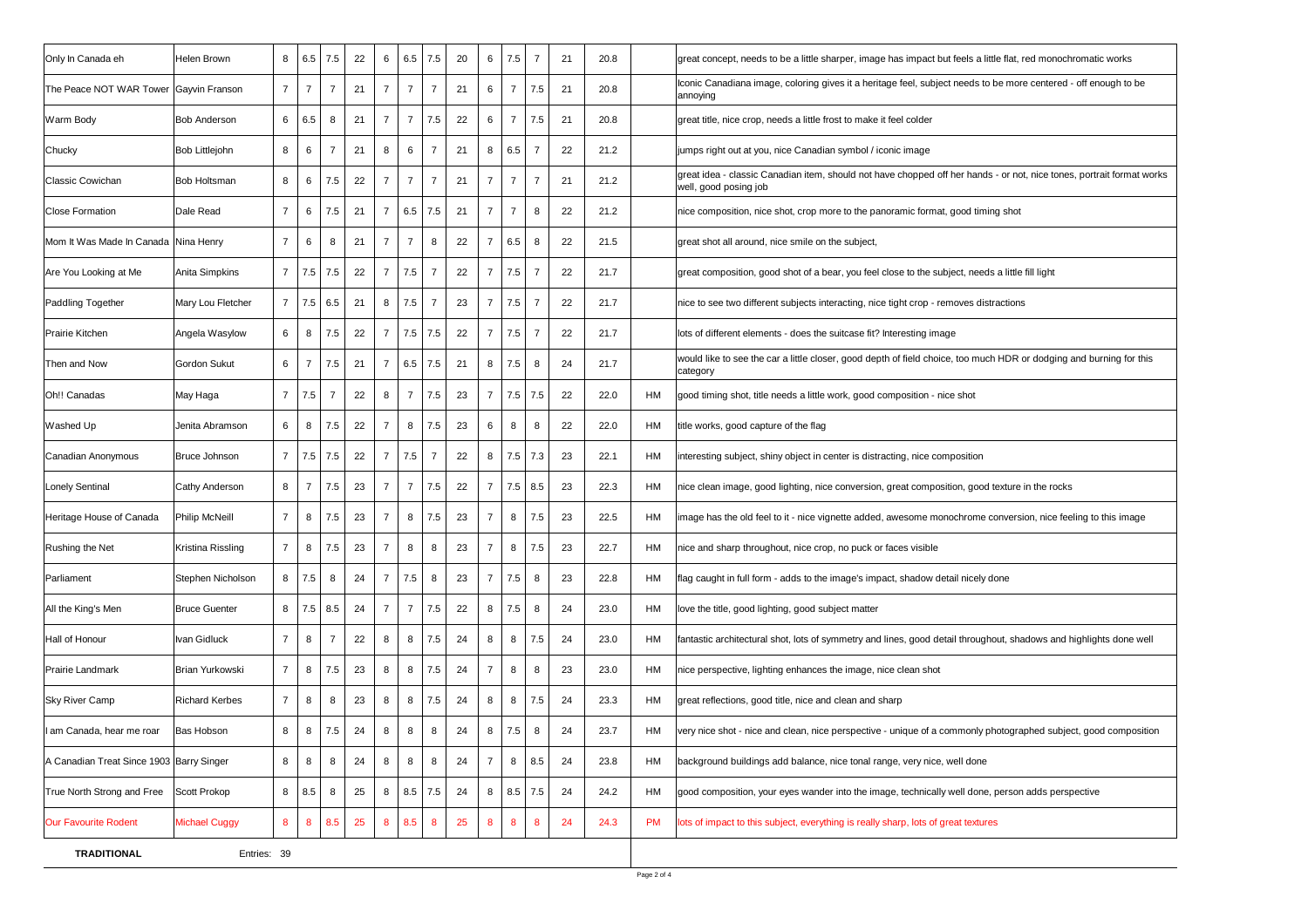| Close to home                               | Jenita Abramson       | 6              | 6.5            | $\overline{7}$ | 20 | 6              | 6.5            | $\overline{7}$ | 20 | 6              | 6.5            | 7.5            | 20 | 19.7 |    | feels like a snapshot, vertical line is distracting, nice flag placement                                                        |
|---------------------------------------------|-----------------------|----------------|----------------|----------------|----|----------------|----------------|----------------|----|----------------|----------------|----------------|----|------|----|---------------------------------------------------------------------------------------------------------------------------------|
| On Guard We Stand                           | Linda Hagan           | $\overline{7}$ | 6              | $\overline{7}$ | 20 | $\overline{7}$ | 6              | $\overline{7}$ | 20 | $\overline{7}$ | 6              | 7.5            | 21 | 20.2 |    | need to see more - cropped too tight, or get a detail shot                                                                      |
| <b>Truely Canadian</b>                      | <b>Emily Schindel</b> | $\overline{7}$ | 6              | $\overline{7}$ | 20 | $\overline{7}$ | 6              | $\overline{7}$ | 20 | $\overline{7}$ | 6              | 8              | 21 | 20.3 |    | a picture of someone's artwork                                                                                                  |
| Double Double Eh                            | <b>Bill Compton</b>   | $\overline{7}$ | 6              | $\overline{7}$ | 20 | $\overline{7}$ | 6              | 7.5            | 21 | 8              | 6              | $\overline{7}$ | 21 | 20.5 |    | great colors, cropping is a little off-putting, does this image portray Canadiana?                                              |
| fall and winter 1969                        | <b>Richard Kerbes</b> | 6              | 7.5            | $\overline{7}$ | 21 | $\overline{7}$ | $\overline{7}$ | $\overline{7}$ | 21 | 6              | $\overline{7}$ | $\overline{7}$ | 20 | 20.5 |    | nice image idea, composition well done, technically fine, needs more                                                            |
| Fiery Beginnings                            | Anita Simpkins        | 6              | $\overline{7}$ | 7.5            | 21 | 6              | 7.5            | $\overline{7}$ | 21 | 6              | $\overline{7}$ | 7.5            | 21 | 20.5 |    | nice title, needs a lower perspective, fireweed needs to be more prominent - perhaps as a main subject                          |
| Golden Leaf on a Side Street Philip McNeill |                       | $\overline{7}$ | 6              | 7.5            | 21 | $\overline{7}$ | 6              | $\overline{7}$ | 20 | 8              | 6              | 7.5            | 22 | 20.7 |    | nice and sharp, great colors, good exposure, does not portray Canadiana                                                         |
| Niagara Morning                             | Michael Cuggy         | 6              | 7              | $\overline{7}$ | 20 | 6              | $\overline{7}$ | $\overline{7}$ | 20 | 7              | 7.5            | 7.5            | 22 | 20.7 |    | falls area not sharp, nice crop, feels like a snapshot                                                                          |
| Orders of Canada                            | Angela Wasylow        | $\overline{7}$ | $\overline{7}$ | 6              | 20 | $\overline{7}$ | $\overline{7}$ | 6              | 20 | 8              | $\overline{7}$ | $\overline{7}$ | 22 | 20.7 |    | nice framing and composition, interesting story                                                                                 |
| Proud to Dance                              | Gayvin Franson        | $\overline{7}$ | $\overline{7}$ | 7.5            | 22 | 6              | $\overline{7}$ | $\overline{7}$ | 20 | $\overline{7}$ | $\overline{7}$ | 7.5            | 22 | 21.0 |    | good angle, great expression, nice lighting, not quite sharp enough, don't cut off the headdress                                |
| Parade at the Stenen 100th                  | Wayne Corbett         | $\overline{7}$ | 6.5            | 7.5            | 21 | $\overline{7}$ | 6              | 7.5            | 21 | $\overline{7}$ | $\overline{7}$ | 8              | 22 | 21.2 |    | vignette adds as well as the panoramic crop, subject needs to be a little brighter, toilet in background is very<br>distracting |
| PowWow Dancer                               | <b>Hilda Noton</b>    | 6              | 7              | 7.5            | 21 | $\overline{7}$ | $\overline{7}$ | $\overline{7}$ | 21 | $\overline{7}$ | $\overline{7}$ | 8              | 22 | 21.2 |    | change perspective to remove distracting background, otherwise a very nice shot                                                 |
| CN                                          | Gordon Sukut          | $\overline{7}$ | $\overline{7}$ | 7.5            | 22 | 8              | $\overline{7}$ | 7.5            | 23 | $\overline{7}$ | $\overline{7}$ | $\overline{7}$ | 21 | 21.7 |    | nice lines created by the clouds, not your typical train shot, nice lighting and composition                                    |
| Maple Syrup eh                              | <b>Brian Main</b>     | $\overline{7}$ | 7.5            | 7.5            | 22 | $\overline{7}$ | 7.5            | $\overline{7}$ | 22 | $\overline{7}$ | 7.5            | 7.5            | 22 | 21.8 |    | great shot, needs more syrup to get more of the bottle's image stand out more, great idea                                       |
| 4 stubbies                                  | Bruce Johnson         | $\overline{7}$ | $\overline{7}$ | 7.5            | 22 | $\overline{7}$ | 7.5            | $\overline{7}$ | 22 | 8              | 7.5            | 7.5            | 23 | 22.0 | HM | nice product shot, interesting subject matter                                                                                   |
| Blessed by the Great Spirit                 | Cathy Anderson        | $\overline{7}$ | 8              | $\overline{7}$ | 22 | $\overline{7}$ | 8              | $\overline{7}$ | 22 | $\overline{7}$ | 8              | 7.5            | 23 | 22.2 | HM | there's a story to this image - more than you can see here, nice rich colors                                                    |
| <b>Heritage Stripes</b>                     | Helen Brown           | $\overline{7}$ | 7.5            | 8              | 23 | $\overline{7}$ | 7.5            | 7.5            | 22 | $\overline{7}$ | 8              | 8.5            | 24 | 22.7 | HM | easily recognizable subject, interesting perspective                                                                            |
| Heroes Lane                                 | Dale Read             | $\overline{7}$ | 7.5            | 7.5            | 22 | $\overline{7}$ | 7.5            | 7.5            | 22 | 8              | 8              | 8              | 24 | 22.7 | HM | good capture of the flag, needs a higher or lower perspective                                                                   |
| Of War and Peace                            | <b>Bruce Guenter</b>  | 8              | 7.5            | 8              | 24 | $\overline{7}$ | 7.5            | $\overline{7}$ | 22 | 8              | 7.5            | 7.5            | 23 | 22.7 | HM | interesting sky, good lighting, nice perspective                                                                                |
| Reflections                                 | Mary Lou Fletcher     | 8              | $\overline{7}$ | 8              | 23 | 8              | $\overline{7}$ | $\overline{7}$ | 22 | 8              | $\overline{7}$ | 8              | 23 | 22.7 | HM | sharp, simple, has impact, nice clean image                                                                                     |
| Run Terry Run                               | Ivan Gidluck          | $\overline{7}$ | $\overline{7}$ | 8              | 22 | 8              | 7.5            | 7.5            | 23 | 8              | 7.5            | 7.5            | 23 | 22.7 | HM | interesting capture, people add to the story                                                                                    |
| Trust                                       | Penny Dyck            | $\overline{7}$ | 8              | 8              | 23 | 6              | 8              | 7.5            | 22 | 7              | 8              | 8.5            | 24 | 22.7 | HM | great shot, title works, good crop                                                                                              |
| 6 a.m at Portage and Main                   | <b>Barry Singer</b>   | $\overline{7}$ | 7.5            | 7.5            | 22 | 8              | 7.5            | $7.5\,$        | 23 | 8              | 7.5            | 8              | 24 | 22.8 | HM | lots of lines and symmetry, lighting well done, flags add impact to the subject                                                 |
| Girls Best Friend                           | Bob Holtsman          | $\overline{7}$ | 8              | 7.5            | 23 | $\overline{7}$ | 7.5            | 8              | 23 | 8              | 8              | 7.5            | 24 | 22.8 | HM | great expression, nice composition, nice warm coloring                                                                          |
| Go Canada Go                                | Cathy Baerg           | $\overline{7}$ | 8              | 8              | 23 | $\overline{7}$ | 7.5            | 7.5            | 22 | 8              | 7.5            | 8              | 24 | 22.8 | HM | great panoramic crop, good choice of subject elements, good lighting                                                            |
| <b>Brilliant Commodity</b>                  | Nina Henry            | $\overline{7}$ | 8              | 7.5            | 23 | 8              | 8              | 8              | 24 | 7              | 8              | 8              | 23 | 23.2 | HM | title makes you think about the image,                                                                                          |
| It's a Big, Beautiful Country               | Stephen Nicholson     | 8              | 7.5            | 7.5            | 23 | 8              | 7.5            | 8              | 24 | 8              | 7.5            | 8              | 24 | 23.3 | HM | nice symmetry, great sky, good perspective, would be nice to see the canoe a little closer                                      |